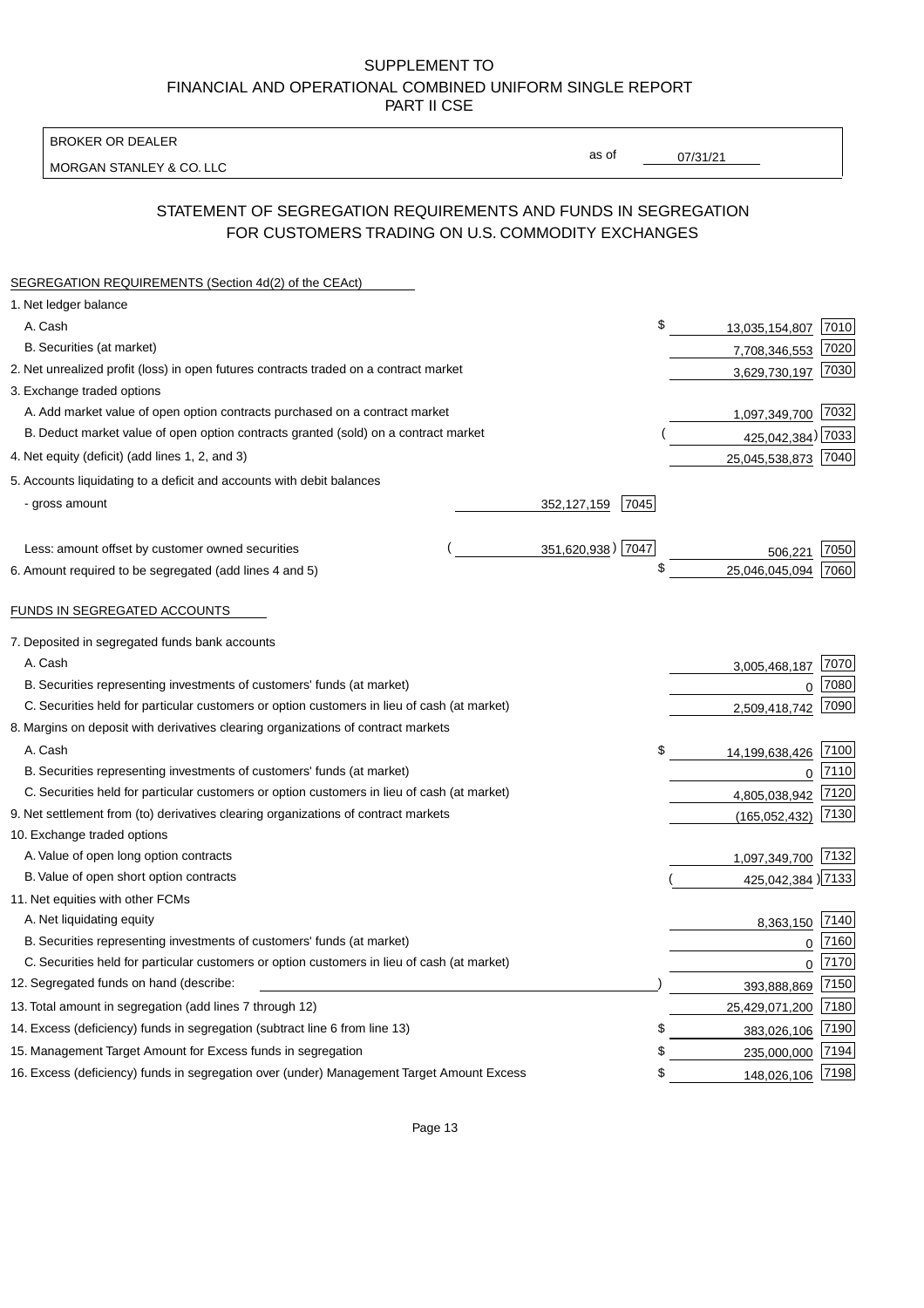| <b>BROKER OR DEALER</b>                           |                                        |                                                                |           |
|---------------------------------------------------|----------------------------------------|----------------------------------------------------------------|-----------|
| MORGAN STANLEY & CO. LLC                          |                                        | as of<br>07/31/21                                              |           |
|                                                   | FOR CUSTOMERS' DEALER OPTIONS ACCOUNTS | STATEMENT OF SEGREGATION REQUIREMENTS AND FUNDS IN SEGREGATION |           |
| 1. Amount required to be segregated in accordance |                                        |                                                                |           |
| with Commission regulation 32.6                   |                                        | \$                                                             | 0<br>7200 |
| 2. Funds in segregated accounts                   |                                        |                                                                |           |
| A. Cash                                           | \$                                     | $0$  7210                                                      |           |
| B. Securities (at market)                         |                                        | 0 7220                                                         |           |
| C. Total                                          |                                        |                                                                | 7230      |
| 3. Excess (deficiency) funds in segregation       |                                        |                                                                |           |
| (subtract line 2.C from line 1)                   |                                        | S                                                              | 7240      |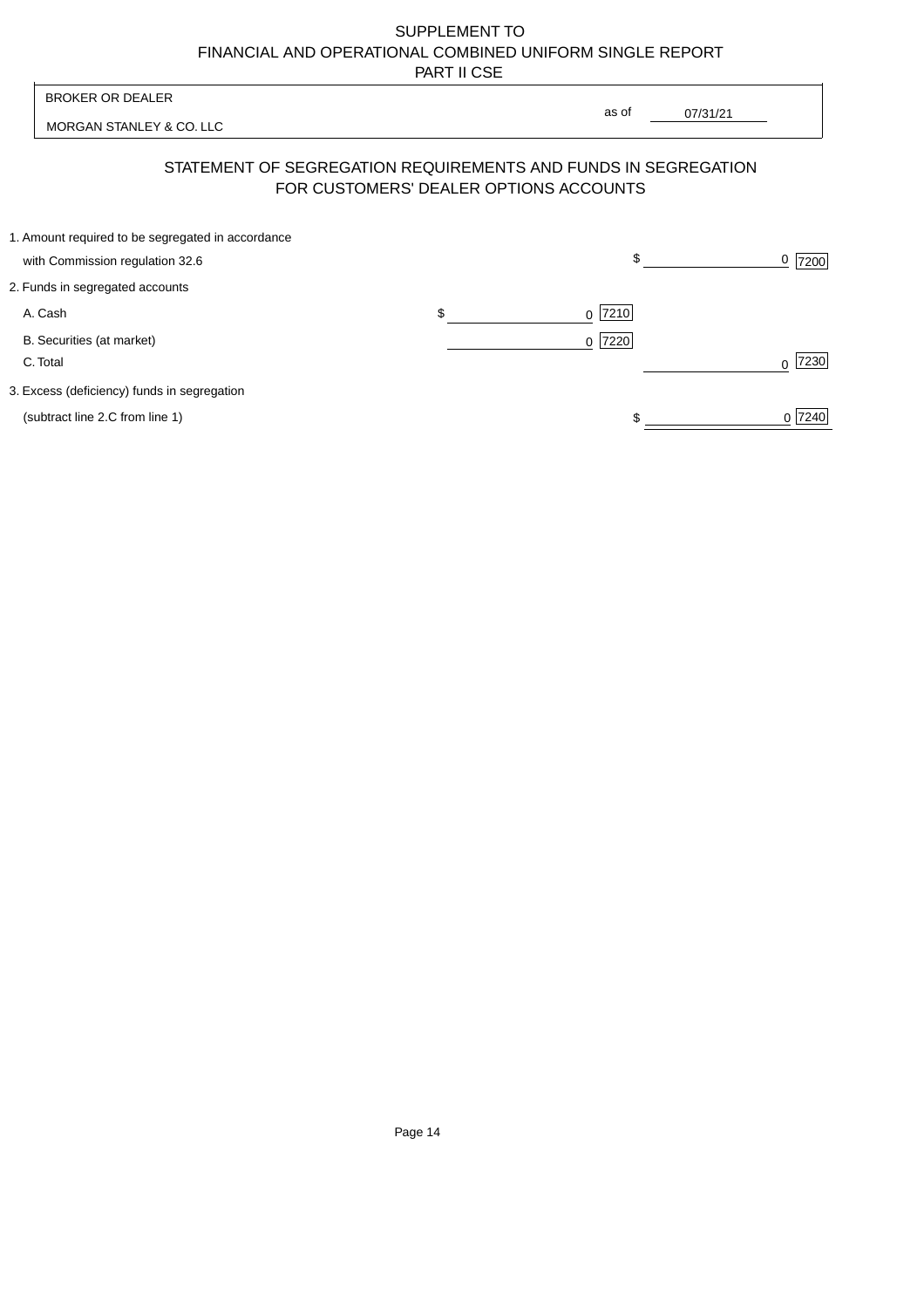PART II CSE

MORGAN STANLEY & CO. LLC and the contract of the contract of the contract of the contract of the contract of the contract of the contract of the contract of the contract of the contract of the contract of the contract of t BROKER OR DEALER

as of

## STATEMENT OF SECURED AMOUNTS AND FUNDS HELD IN SEPARATE ACCOUNTS PURSUANT TO COMMISSION REGULATION 30.7

#### FOREIGN FUTURES AND FOREIGN OPTIONS SECURED AMOUNTS

| Amount required to be set aside pursuant to law, rule or regulation of a foreign government<br>or a rule of a self-regulatory organization authorized thereunder |  |                     | \$<br>0             | 7305 |
|------------------------------------------------------------------------------------------------------------------------------------------------------------------|--|---------------------|---------------------|------|
| 1. Net ledger balance - Foreign Futures and Foreign Option Trading - All Customers                                                                               |  |                     |                     |      |
| A. Cash                                                                                                                                                          |  |                     | \$<br>4,422,466,925 | 7315 |
| B. Securities (at market)                                                                                                                                        |  |                     | 2,149,271,483       | 7317 |
| 2. Net unrealized profit (loss) in open futures contracts traded on a foreign board of trade                                                                     |  |                     | 1,133,411,976       | 7325 |
| 3. Exchange traded options                                                                                                                                       |  |                     |                     |      |
| A. Market value of open option contracts purchased on a foreign board of trade                                                                                   |  | 45,030,737          | 7335                |      |
| B. Market value of open contracts granted (sold) on a foreign board of trade                                                                                     |  |                     | (28, 329, 598)      | 7337 |
| 4. Net equity (deficit) (add lines 1.2. and 3.)                                                                                                                  |  |                     | \$<br>7,721,851,523 | 7345 |
| 5. Accounts liquidating to a deficit and accounts with                                                                                                           |  |                     |                     |      |
| debit balances - gross amount                                                                                                                                    |  | 7351<br>42,349,403  |                     |      |
| Less: amount offset by customer owned securities                                                                                                                 |  | 41,044,215) 7352    | 1,305,188           | 7354 |
| 6. Amount required to be set aside as the secured amount - Net Liquidating Equity Method (add lines 4 and 5)                                                     |  |                     | \$<br>7,723,156,711 | 7355 |
| 7. Greater of amount required to be set aside pursuant to foreign jurisdiction (above) or line 6.                                                                |  | \$<br>7,723,156,711 | 7360                |      |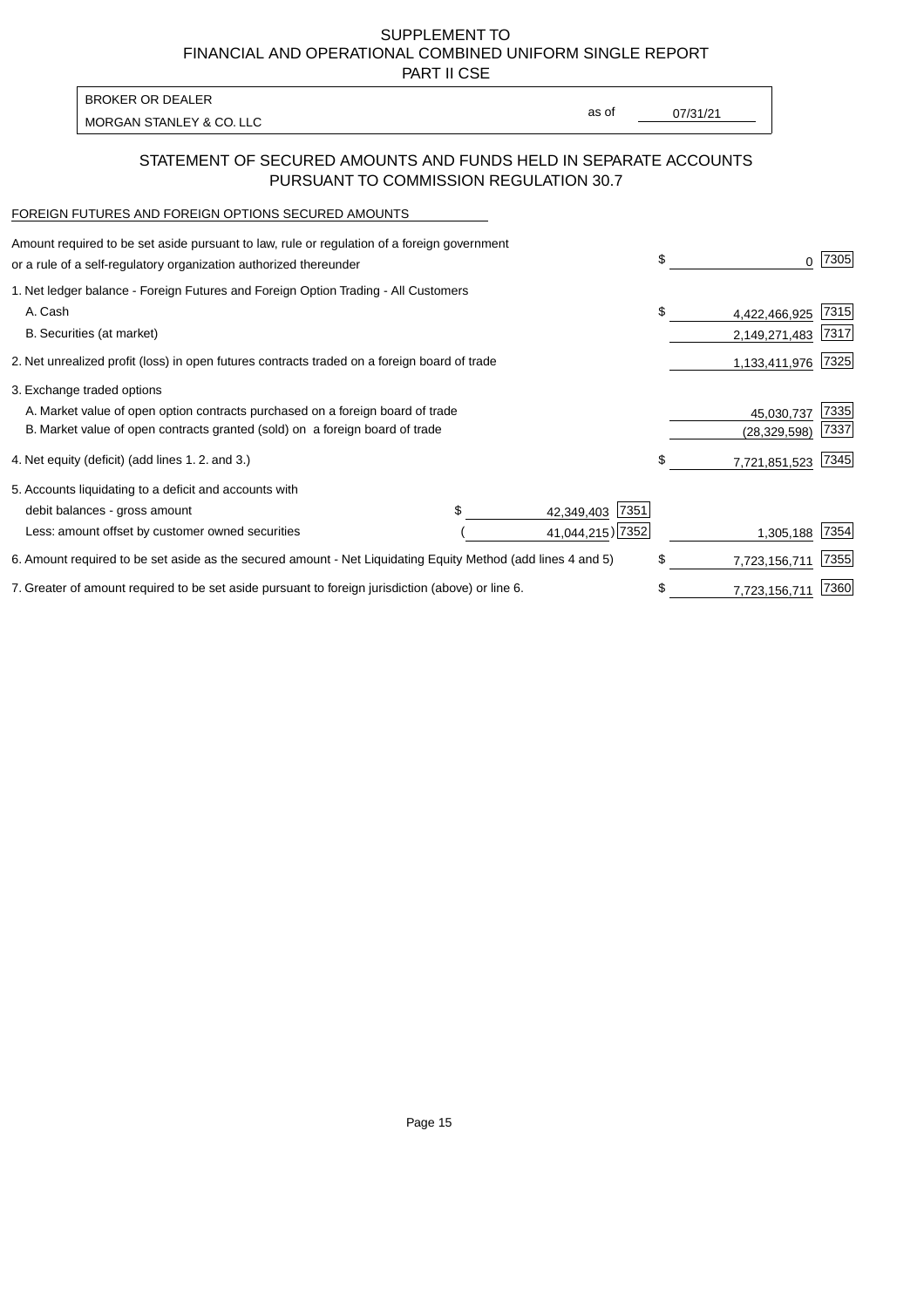BROKER OR DEALER

MORGAN STANLEY & CO. LLC

07/31/21 as of

# STATEMENT OF SECURED AMOUNTS AND FUNDS HELD IN SEPARATE ACCOUNTS PURSUANT TO COMMISSION REGULATION 30.7

### FUNDS DEPOSITED IN SEPARATE REGULATION 30.7 ACCOUNTS

| 1. Cash in banks                                                                       |      |                                    |                          |            |
|----------------------------------------------------------------------------------------|------|------------------------------------|--------------------------|------------|
| A. Banks located in the United States                                                  | \$   | 7500<br>308,664,087                |                          |            |
| B. Other banks qualified under Regulation 30.7                                         |      |                                    |                          |            |
| Name(s):                                                                               | 7510 | 299,970,678 7520 \$                | 608,634,765 7530         |            |
| 2. Securities                                                                          |      |                                    |                          |            |
| A. In safekeeping with banks located in the United States                              | \$   | 715,341,760 7540                   |                          |            |
| B. In safekeeping with other banks qualified under Regulation 30.7                     |      |                                    |                          |            |
| Name(s):                                                                               | 7550 | 40,918,372 7560                    | 756,260,132 7570         |            |
| 3. Equities with registered futures commission merchants                               |      |                                    |                          |            |
| A. Cash                                                                                | \$   | 7580<br>14,261,037                 |                          |            |
| <b>B.</b> Securities                                                                   |      | $0$ 7590                           |                          |            |
| C. Unrealized gain (loss) on open futures contracts                                    |      | 7600<br>984,995                    |                          |            |
| D. Value of long option contracts                                                      |      | $0$ 7610                           |                          |            |
| E. Value of short option contracts                                                     |      | $0)$ 7615                          | 15,246,032 7620          |            |
| 4. Amounts held by clearing organizations of foreign boards of trade                   |      |                                    |                          |            |
| Name(s):                                                                               | 7630 |                                    |                          |            |
| A. Cash                                                                                | \$   | $0$ 7640                           |                          |            |
| <b>B.</b> Securities                                                                   |      | 7650<br>0                          |                          |            |
| C. Amount due to (from) clearing organizations - daily variation                       |      | 7660<br>0                          |                          |            |
| D. Value of long option contracts                                                      |      | 0 7670                             |                          |            |
| E. Value of short option contracts                                                     |      | $0$ ) 7675                         |                          | $0^{7680}$ |
| 5. Amounts held by members of foreign boards of trade                                  |      |                                    |                          |            |
| Name(s):                                                                               | 7690 |                                    |                          |            |
| A. Cash                                                                                | \$   | 4,016,674,782 7700                 |                          |            |
| <b>B.</b> Securities                                                                   |      | 1,393,011,351 7710                 |                          |            |
| C. Unrealized gain (loss) on open futures contracts                                    |      | 1,132,426,981 7720                 |                          |            |
| D. Value of long option contracts                                                      |      | 45,030,737 7730                    |                          |            |
| E. Value of short option contracts                                                     |      | $(28,329,598)$ <sup>)</sup> [7735] | 6,558,814,253 7740       |            |
| 6. Amounts with other depositories designated by a foreign board of trade              |      |                                    |                          |            |
| Name(s):                                                                               | 7750 |                                    |                          | 0 7760     |
| 7. Segregated funds on hand (describe:                                                 |      |                                    |                          | 0 7765     |
| 8. Total funds in separate section 30.7 accounts                                       |      |                                    | 7,938,955,182 7770<br>\$ |            |
| 9. Excess (deficiency) set Aside Funds for Secured Amount (subtract Line 7 Secured     |      |                                    |                          |            |
| Statement page 15 from Line 8)                                                         |      |                                    | 215,798,471 7380<br>\$   |            |
| 10. Management Target Amount for Excess funds in separate section 30.7 accounts        |      |                                    | 140,000,000 7780<br>\$   |            |
| 11. Excess (deficiency) funds in separate 30.7 accounts over (under) Management Target |      |                                    | 75,798,471 7785<br>\$    |            |
|                                                                                        |      |                                    |                          |            |

Page 16